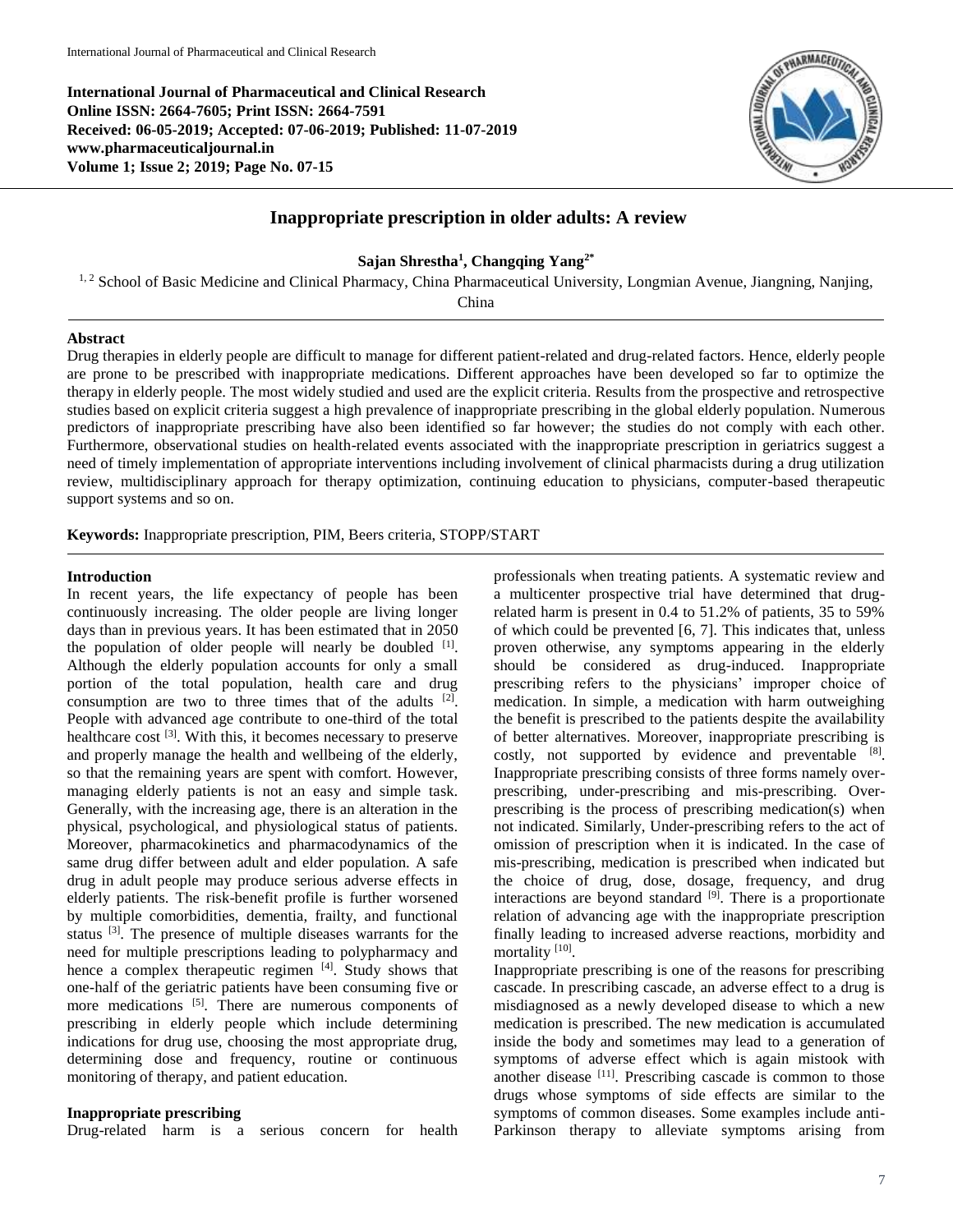antipsychotics [12] and treatment of urinary incontinence associated with the use of cholinesterase inhibitors using anticholinergic drugs [13].

In most instances, adverse events may be dose-related. This is the case when normal doses are used for patients residing in long-term care settings and patients with impaired renal function. Since renal diseases are common in geriatric patients, dose adjustments become necessary. With reduced muscle mass in older patients, available formulas that can be used to measure renal insufficiency in many cases may provide false-negative results <sup>[14]</sup>. In long-term care settings, antipsychotics and warfarin are the most common drugs producing adverse events. There is an increased likelihood of falls, fractures and deaths of the elderly with antipsychotics used for behavioral and psychological symptoms (BPSD). Similarly, unmonitored use of warfarin may increase the risk of bleeding [15].

The Drug Burden Index is a method of simulating the impact of a total number of drugs prescribed, drugs with anticholinergic and sedative-hypnotic effects, and the daily doses of the drugs on the patient's physical and cognitive functions. Increased drug burden index has been linked with decreased functional status and increased risk of falls [16, 17]. Anticholinergics have drawn the particular attention of the geriatricians and the guideline makers. The reason being the higher susceptibility of aged people to adverse reactions of anticholinergic drugs. The most common adverse effects of anticholinergic drugs in elderly patients include blurred vision, confusion, dry mouth, memory loss, constipation, hallucinations, tachycardia, impaired sweating, and urinary retention. Anticholinergics may precipitate urinary retention in elderly patients with benign prostatic hyperplasia. Previous literature has identified an increased risk of pneumonia associated with anticholinergics [18].

# **Measurement of inappropriate prescribing**

The process and the outcome measures can be used to assess inappropriateness in a prescription. The process and outcome measures are further divided into explicit and implicit types. Process measures assess performance and behavior quality, while outcome measures assess health-related outcomes that are secondary to inappropriate prescription. Explicit criteria are based on available evidence and are prepared based on published literature, and expert opinions and consensus. Explicit criteria consist of drug or disease-oriented recommendations for appropriate practice. Any violation of the recommendations will lead to inappropriateness. Exlpicit criteria can be used to evaluate over-prescribing, underprescribing, and mis-prescribing. However, in this approach, the patient's comorbidity status and preferences are not given any importance. The implicit approach is the process where the clinicians and experts based on their knowledge and available evidence make clinical judgments on the appropriateness of prescription. Here, the patient's preferences and the comorbid status are well respected during the evaluation. Unlike explicit criteria, the prime focus of judgment in implicit criteria is patients rather than disease or drug. However, implicit methods are very time consuming and dependant on the knowledge, attitude and practice of the

### physicians.

Numerous explicit criteria have been developed. A systematic review has reported a total of 36 explicit criteria published till 2017 which are: five versions of Beers criteria (version 1991, version 1997, version 2003, version 2012, version 2017), Stuck criteria 1994, McLeod criteria 1997, Zhan criteria 2001, Rancourt criteria 2004, Lindblad criteria 2006, Healthcare Effectiveness Data and Information Set (HEDIS) 2006, French criteria 2007, Japanese Beers criteria 2008, Thailand criteria 2008, two Screening Tool of Older Person's Prescriptions (STOPP) critera (version 1 2008 and version 2 2015), Norwegian General Practice (NORGEP) criteria 2009, Fit fOR The Aged list (FORTA) 2009, Italian criteria 2010, Priscus criteria 2010, Korean criteria 2010, Passi et al. 2010, Taiwan criteria 2012, Australian criteria 2012, Australian prescribing indicator tools 2012, New Mexico criteria 2012, Czech National criteria 2013, Clyne et al. 2013, Castillo-Paramo criteria 2013, Galan – Retamal criteria 2014, European list of potentially inappropriate medications for older people (EU(7) PIM) list 2015, Norwegian General Practice-Nursing Home (NORGEP- NH) criteria 2015, Kim criteria 2015, Ghent Older People's Prescriptions community Pharmacy Screening (GheOPS) 2016, Mazhar criteria 2017, and Khodyakov criteria 2017. Other criteria not listed in the systematic review are the Assessing Care of Vulnerable Elders (ACOVE) quality indicators, the Improving Prescribing in the Elderly Tool (IPFT), the Winit-Watjania criteria, the Chinese criteria 2017 (Criteria of potentially inappropriate medications for older adults in China) and the Beers criteria version 2019. Most of the earlier criteria developed the potentially inappropriate list (PIM) list based on evidence from the literature whereas, other criteria referenced the earlier criteria and adapted accordingly. The explicit criteria are developed from the consensus from series of the Delphi process, modified Delphi process, RAND/UCLA (Research and Development/University of California, Los Angeles), or Nominal Group technique [19].

Beers criteria and its updates are the most widely referenced and validated explicit criteria used to identify potentially inappropriate medication in elderly patients. The practical usefulness of the Beers criteria for assessing the prescribing quality has been evidenced by the various scientific literature [20]. It was originally developed by Beers and colleagues in 1991 using the Delphi method [3, 9]. To date, there have been five updates of the Beers criteria in different years. Starting from the year 2012, the American Geriatric Society has taken an initiative to update the Beers criteria every three years. Beers 2019 is the fifth and the latest installment of the Beers criteria published by the American Geriatrics Association (AGS). Although the target population of the first version of the Beers criteria were the elderly patients residing in nursing homes, the recent versions can be applied in elderly patients aged 65 years or above in all settings including ambulatory care, acute or long-term care, community-dwelling, institutionalized patients, and primary care settings. However, AGS has refrained the use of the Beers criteria in patients at the terminal stage or those receiving palliative care. This is because the therapeutic goal in these groups may be different from those of other groups. Similar to the Beers 2015 version,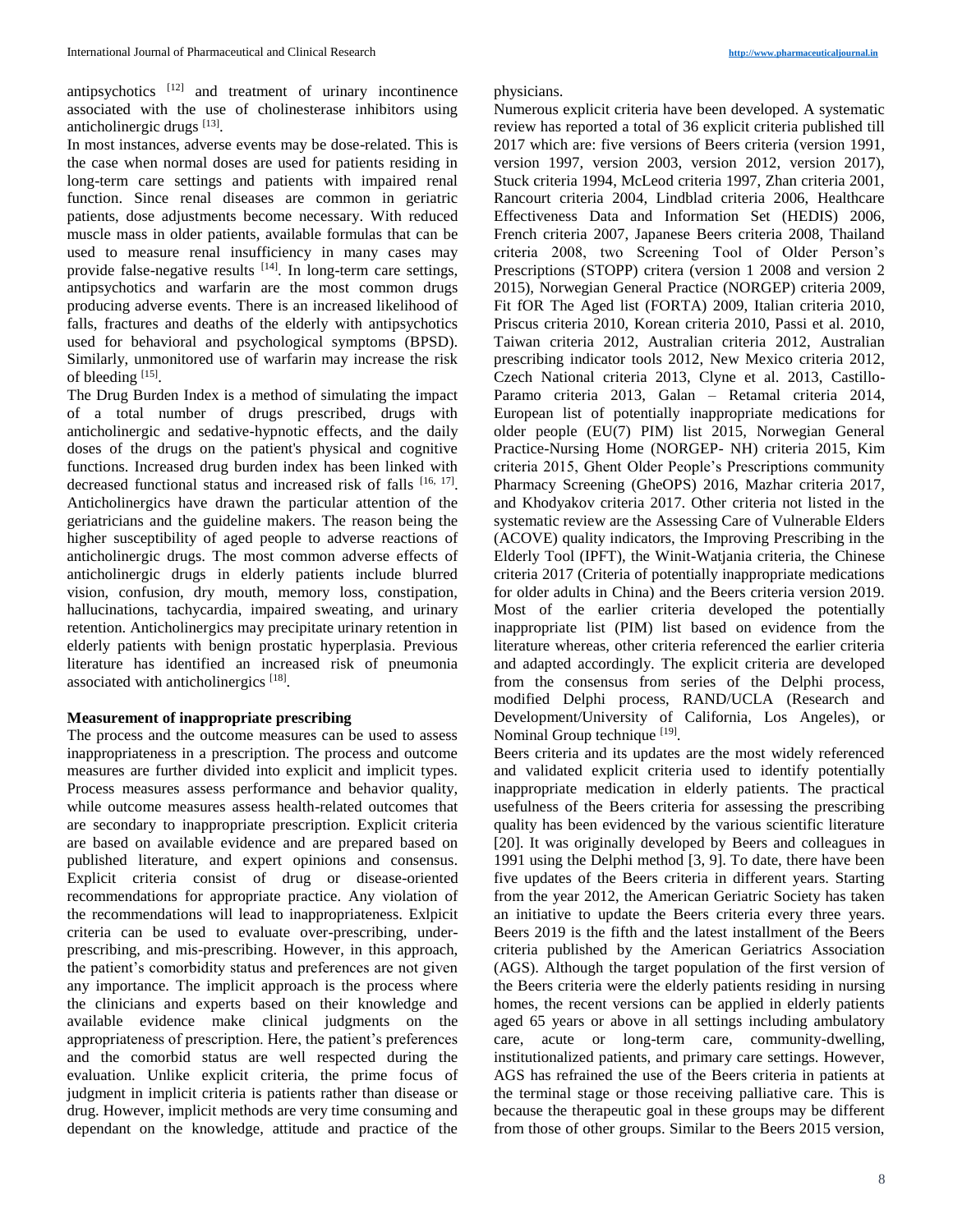2019 version also consists of recommendations based on different conditions which include: drugs to avoid list in general elderly people irrespective of comorbidity status (30 recommendations); drugs to avoid in elderly with specific diseases (10 recommendations for specific diseases); drugs to use with caution (six recommendations); drug-drug interactions to avoid in general elderly (17 recommendations); and medications to have dosage reduced or avoided in elderly patients based on level of renal function (23 recommendations). Some examples of the recommendations include: nifedipine should be avoided in general elderly owing to its potential for hypotension and risk for precipitation of myocardial infarction; indomethacin should be avoided in general elderly because of increased risk of gastrointestinal bleeding and kidney injury in older adults; avoid use of NSAIDs in patients with chronic kidney disease of stage 4 or higher or patients with creatinine clearance below 30 ml/min owing to the risk of renal toxicity and further renal decline; rivaroxaban and dabigatran should be used cautiously for the treatment of venous thromboembolism and atrial fibrillation to the patients aged over 75 years because of the increased risk of gastrointestinal bleeding; avoid using benzodiazepines simultaneously with opioids because of the increased risk of opioid toxicity, and Ciprofloxacin should be avoided in elderly with creatinine clearance below 30 ml/min owing to the risk of CNS effects and tendon rupture. Besides the above recommendations, a list of anticholinergic drugs has also been provided. To each recommendation, a corresponding strength of recommendation and level of evidence is also supplemented to aid the decision making  $[21]$ . As such, the strength of evidence is graded into strong and weak recommendations and the quality of evidence into high, moderate and low levels of quality. In 2015 AGS has also published a list of alternative medicines to Beers 2015 list [22]. Some of the drugs listed in Beers criteria are over-the-counter products. Hence a thorough medication review becomes necessary to identify such inappropriate use.

Another of the commonly used explicit criteria to evaluate the mis-prescribing is the Screening Tool of Older Person's Prescriptions (STOPP) criteria. It was originally developed in 2008 as an alternative to Beers criteria for use in European countries since many of the drugs listed in Beers criteria were not available in Europe. The second and the most recent update is the STOPP version 2 published in 2015. STOPP version 2 includes 80 different recommendations. A notable difference of STOPP criteria compared to Beers criteria is that the STOPP criteria provide enough emphasis on the duplication of medications and medication classes [23]. Along with the STOPP criteria, Screening Tool to Alert doctors to the Right Treatment (START) criteria have also been published, which can be used to assess the under-utilization of the medication. The STOPP criteria have 34 recommendations [23]. Under-utilization can lead to therapy failure in patients. The potential factors that may lead to the underutilization of therapy include the affordability of the therapy  $[24]$ , clinician incompetence, lack of knowledge and unavailability of the drug and dose.

The Assessing Care of Vulnerable Elders (ACOVE) project is the most comprehensive set of evidence-based quality indicators used to examine the quality of care provided to vulnerable community-dwelling residents aged 75 years or over. The latest installment is ACOVE 3, consisting of 392 quality-of-care indicators. The indicators are grouped according to 26 different medical conditions. It covers four areas of care for vulnerable elderly patients, including screening and prevention, diagnosis, treatment, and follow-up and continuity. It also provides practical advice to improve appropriate prescription<sup>[25]</sup>.

The Medication Appropriateness Index (MAI) is a well established implicit criterion. In this criterion, clinicians and experts make judgments on ten aspects of a prescription and subsequently rate the level of appropriateness in a 3-point Likert scale (appropriate, marginally appropriate and inappropriate). The drug is finally given a weighted score from 0 to 18, with higher scores indicating lower appropriateness. MAI is applicable to patients with any age group. The ten aspects of a prescription are drug indication, efficacy, drug dosage, correct direction, practical direction, drug-drug interaction, drug-disease interaction, drug repetition, treatment time and cost [26].

## **Prevalence of PIM**

The prevalence of PIM varies with the criteria used to determine the PIM, setting where the studies are conducted and the different regions. Numerous systematic reviews have identified that the majority of the prevalence studies have used Beers criteria as the explicit criteria to evaluate the inappropriateness of prescription in the elderly. A systematic review in community-dwelling patients in Europe found the prevalence of PIM to be 22.6% (range 0% to 98%). The studies included in the systematic review used Beers 2003 and Beers 1997 and STOPP criteria<sup>[27]</sup>. Another systematic review identified a global prevalence of PIM in community-dwelling elderly to range from 11.5% to 62.5% when using overall explicit criteria<sup>[28]</sup>. PIM in institutionalized American elderly patients (nursing home residents, patients in residential care facility, patients visiting the emergency department, or hospitalized patients) ranged from 3.6% to 9.2% based on overall criteria <a>[29]</a>. Elderly patients with dementia have PIM ranging from 10 to 74%  $[30]$ . In the case of elderly patients residing in long-term care facilities, PIM is present in 18.5% to 82.6% [31]. Elderly nursing home residents have an average PIM prevalence of 26.8% in North America, 43.2% in Europe, and  $29.8\%$  in other areas  $^{[32]}$ . A 2012 systematic review identified that 20.5% of primary care unit elderly patients had PIM<sup>[33]</sup>.

# **Predictors of PIM**

Several factors may increase the likelihood of a PIM prescription. A wide number of possible predictors have been studied and the possible association has been tested. However, the results from the studies are inconsistent with each other. The results have been found to vary between the countries where the study was conducted, the criteria used for the measurement and the type of setting. The most commonly studied predictors are polypharmacy, age, gender, number of medications prescribed, certain diseases, number of comorbid diseases, number of prescribers[34, 35], Charlson's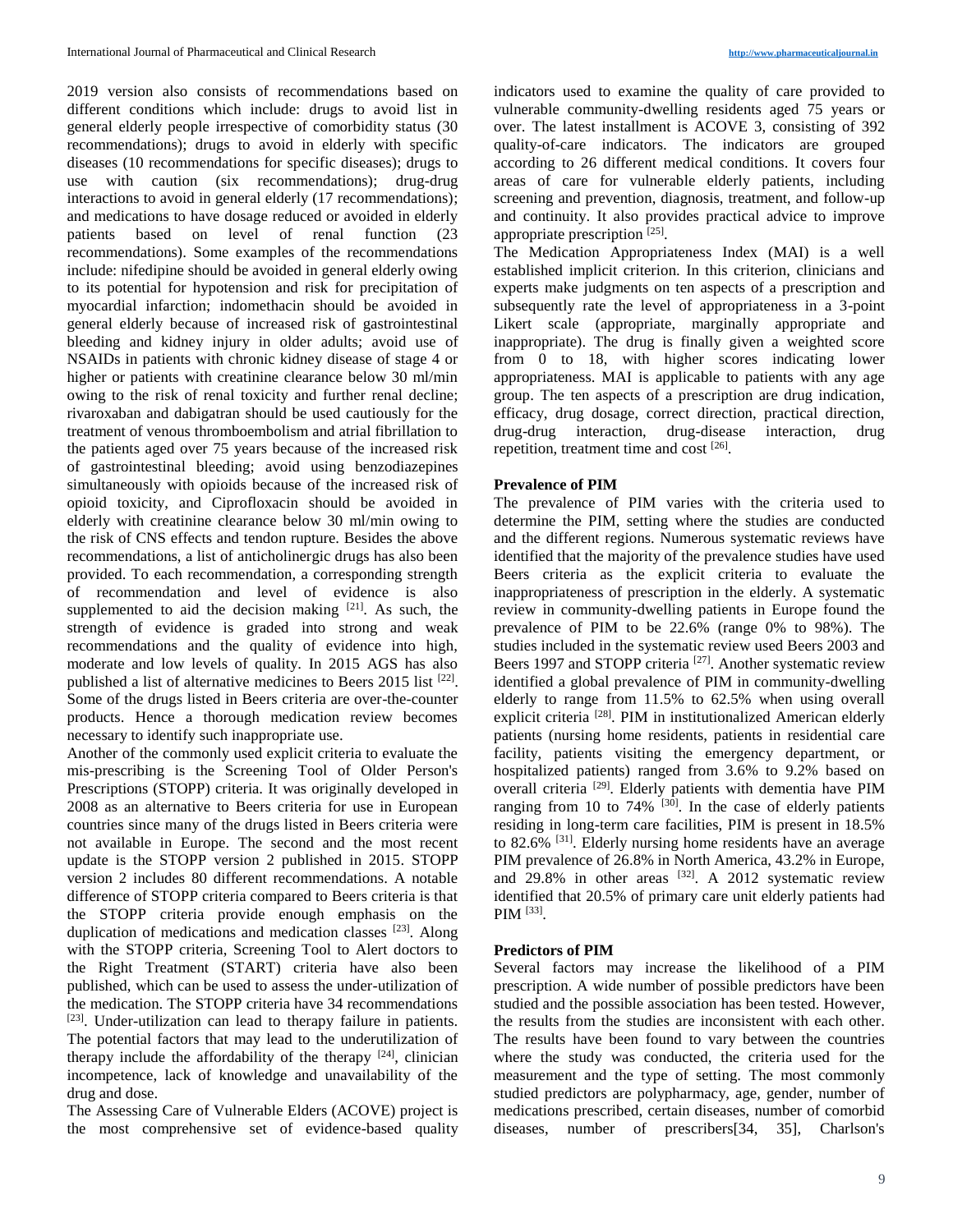comorbidity score [36], functional status of the patients, length of hospital stay [37-39], educational background [40], cognitive status of patients, type of prescriber  $[41]$ , type of setting  $[42-44]$ , and severity of comorbidities [45]. There was no association between gender and the occurrence of PIM, as demonstrated by two studies [43, 46]. Conversely, PIM was significantly associated with the male in a study  $[47]$  and several other observational studies found a positive association with the female [35, 42, 44, 45, 48-51]. Likewise inconsistent results have been reported by different studies for age. PIM had no association with age in two studies  $[43, 52]$ . However, it was positively associated with younger age in some studies [40, 51, 53-55]. Quite the opposite, some studies found a positive trend of PIM with older age  $[36, 37, 39, 47, 49, 56-58]$ . Polypharmacy is often described as a prescription of five or more medications. The polypharmacy in times of multiple disease states may be rational. However, it is full of risk and concomitant use of medications may lead to a complex drug regimen. This further leads to an increased likelihood of medication noncompliance, especially in those with challenged cognitive status [59]. Results from the previous studies have identified polypharmacy [36-39, 42, 43, 45, 47, 50, 51, 53, 56, 60-69] and number of medications [32, 34, 35, 37, 44, 46, 48, 49, 54, 55, 58, 65, 70-79] as the independent predictor of PIM, irrespective of the country, setting, and measurement tool used. Other challenges with polypharmacy are the increased risk of drug-drug, drugdisease and drug-food interactions. Several studies have demonstrated an increasing trend of polypharmacy since the past [80, 81]. Higher disease burden has been linked with a greater likelihood of PIM by several studies [35, 36, 43, 48, 49, 54, 64, 68, 82], except an Israeli study using Beers 2003 criteria [46]. The same study reported no significant relation of PIM with the cognitive and functional status of the elderly [46]. This contrasts with two studies  $[38, 40]$  and a systematic review  $[27]$ which concluded and increased likelihood of PIM with poor functional status. Likewise, a study conducted in primary care patients using Beers 2015 criteria found a significant association of PIM with cognition [53].

## **Health-related outcomes**

PIM may lead to a decline in several health-related outcomes as evident from several observational studies. The results, however, are inconsistent between the studies. PIM can significantly increase health care costs [83-86]. Despite a systematic review reported an inconclusive association of PIM on length of hospital stay [86], two observational studies have reported elevated duration of hospital stay in patients having PIM [84, 87]. Similarly, mixed results for association [44, 54, 70, 88-92] and no-association [46, 86, 87, 93-98] of PIM with hospital readmissions are present. From the result of a metaanalysis based on Beers and STOPP criteria, it was demonstrated that the PIM based on Beers criteria significantly led to functional decline in the elderly[91]. This finding was consistent with findings from an Italian study [99]. Conversely, some European and American studies deduced that PIM based on Beers criteria is insensitive to characterize functional status and health-related quality of life [100-103]. The PIM may not be significantly associated with mortality as evidenced from several studies [46, 51, 60, 79,

88, 89, 95, 97, 98, 104, 105] including a meta-analyses [91, 106]. A systematic review of studies from 21 different countries found that 8.7% of hospitalization was related to adverse reactions [107]. Different criteria had been found to have different strengths to predict the incidence of adverse reactions. Beers criteria did not significantly predict the adverse events [98, 100, 101], however, results from STOPP criteria [91, 100, 101, 108, 109] and PRISCUS [110] have produced the promising result.

### **Interventions to prevent inappropriate prescribing**

Several interventions have been studied to decrease PIM in elderly patients. Some of the practical interventions include: recruiting clinical pharmacists for treatment optimization, educational interventions for prescribers, peer feedback, multidisciplinary decision-making methods, computer physician order entry (CPOE), clinical decision support system (CDSS), case conferences, and combination of these. Trained and experienced clinical pharmacists can add valuable input during drug utilization review and hence improving the overall prescription quality. For this purpose, the clinical pharmacists must have adequate access to the patient data and have the opportunity to actively cooperate with prescribers. A multidisciplinary team involving experts from different specialties may add specific competencies during drug utilization reviews complimenting each other's incompetencies. Prescribers should be continuously educated and updated about the recent evidence. It can be achieved through active, passive, or a combination of both methods. Continuous education can ultimately alter the prescribing behavior of physicians. However, many times physician education is focused on specific diseases or drugs which may not help to change in overall appropriateness. CPOE and CDSS are very powerful tools that can assist in prescribing medications. These software based approaches can detect all categories of inappropriate prescribing which include drug interactions, wrong dosages, contraindications, and wrong drug choices. Although significant improvements in the prescription quality with the interventions have been observed, there are mixed results for benefit in health-related outcomes such as mortality, adverse drug events, number of hospitalizations, and hospitalization costs [9, 111].

#### **Approaches to improving prescription quality**

A step-by-step systematic approach to improving prescribing behavior in the treatment of elderly patients has been proposed, which includes: reviewing current medications; stopping unnecessary treatments; considering new symptoms as a result of adverse events unless proven otherwise; considering nonpharmacological approaches; careful use of common medicines; reducing doses; simplifying dosage and regimen; and prescribing beneficial therapies. The key to appropriate prescribing is the timely review of the therapy so that any errors can be found in time and then make the best changes accordingly. Such changes may include termination of treatment, replacement with a better drug in regards to efficacy and safety, initiation of new drugs, and alteration in dose, dosage form or frequency. Changes in the patient's physiological status must also be considered when reviewing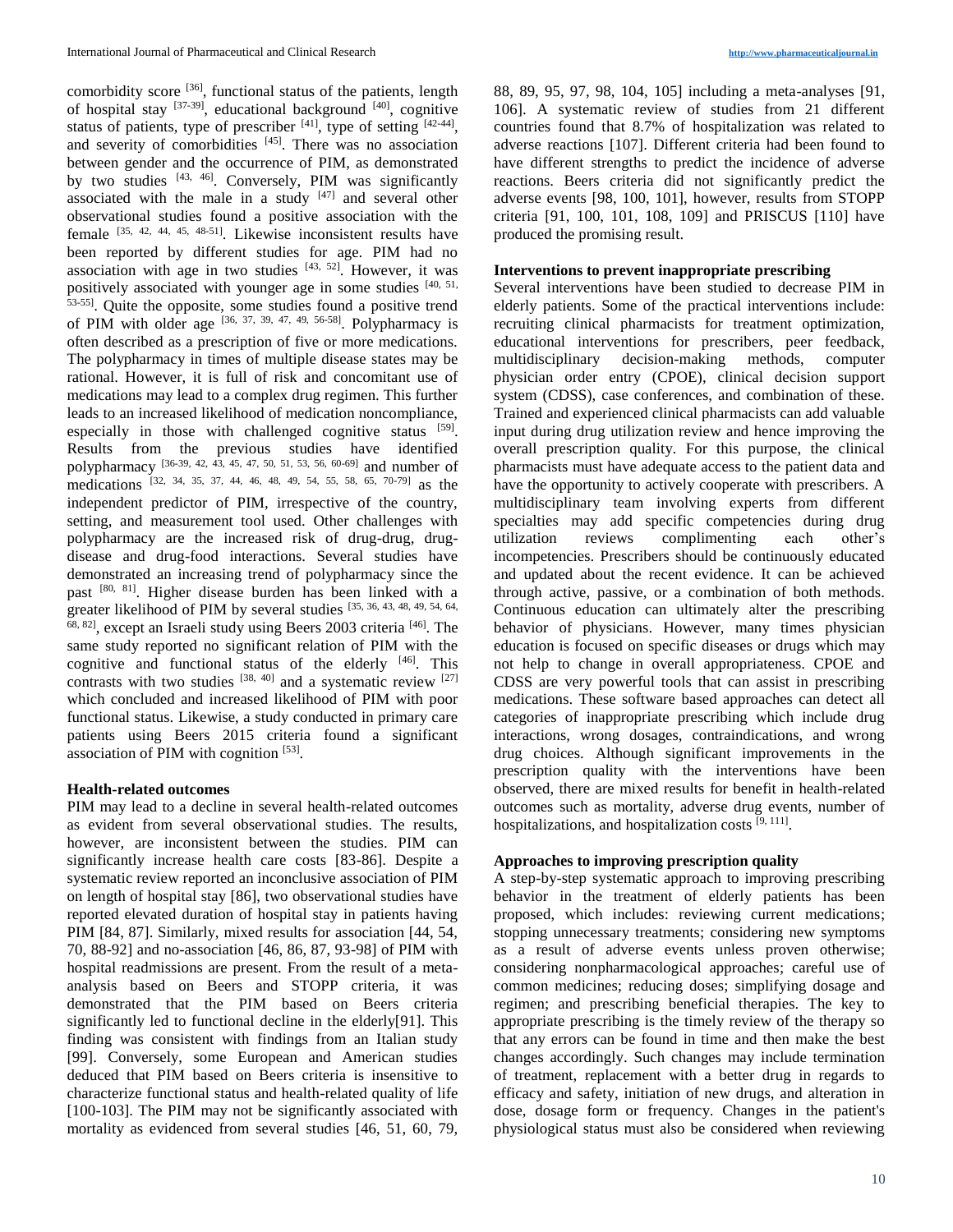### therapy  $[112]$ .

Drugs that are no longer beneficial and may cause harm can be discontinued or dose adjusted under proper supervision. The process is called deprescribing. For certain drug classes such as proton pump inhibitors (PPI), hypoglycemic agents, antipsychotics, benzodiazepine receptor agonists (BZRA) and cholinesterase inhibitors (CHEIs) and memantine, deprescribing guidelines and algorithms have been proposed. Common to deprescribing algorithms for all the above drug categories is that they recommend shared decision making with patients or caregivers. Patients who are taking PPI for more than four weeks may initiate deprescribing. However, this does not imply to patients having Barret's esophagus, severe esophagitis (Grade C or D), patients with a history of gastrointestinal ulcer bleeding, and patients taking NSAIDs and have a high risk of bleeding [113]. While deprescribing for antihyperglycemic agents, three approaches have been recommended which include: reducing doses or terminating agents if hypoglycemic agents are more likely to cause hypoglycemia (such as sulfonylureas and insulin) or adverse events; switching drug with high hypoglycemia risk to a lower risk drug (eg, gliclazide substituted to glyburide, newer longacting insulins substituted to mixed insulin or NPH); and reducing doses of renally eliminating drugs in conditions of renal function decline. When considering for deprescribing of antihyperglycemics, other potential factors of hypoglycemia should also be ruled out [114]. Elderly patients taking higher doses of antipsychotics or suffering from Parkinson's disease or Lewy body dementia are more likely to suffer from side effects such as metabolic disorders, weight gain, anticholinergic side effects, dizziness, falls and hip fractures, cardiovascular events, urinary tract infections, and even death. Therefore, for those elderly patients who have received antipsychotics for BPSD for more than 3 months, who have received antipsychotics for primary insomnia regardless of the treatment duration, and who have been using antipsychotics for secondary insomnia where the underlying cause has already been resolved, the deprescribing approach could be initiated [15]. It is recommended that BZRAs should be avoided for treating primary insomnia and secondary insomnia where the underlying cause has already been managed. For these patients, behavioral management should be considered as first-line treatment [115].

## **References**

- 1. Mangoni AA, Jackson SH. Age-related changes in pharmacokinetics and pharmacodynamics: basic principles and practical applications. British journal of clinical pharmacology. 2004; 57(1):6-14.
- 2. Gallagher P, Barry P, O'Mahony D. Inappropriate prescribing in the elderly. Journal of clinical pharmacy and therapeutics. 2007; 32(2):113-21.
- 3. Mangin D, Bahat G, Golomb BA, Mallery LH, Moorhouse P, Onder G, et al. International Group for Reducing Inappropriate Medication Use & Polypharmacy (IGRIMUP): position statement and 10 recommendations for action. Drugs & aging. 2018; 35(7):575-87.
- 4. Simonson W, Feinberg JL. Medication-related problems in the elderly. Drugs & aging. 2005; 22(7):559-69.
- 5. Tamez Peña A, Tamez Pérez HE, Peña Lazo A, Ocampo Candiani J, Torres Pérez JF. Use of medications on the elderly. Medicina universitaria. 2014; 16(65):199-206.
- 6. Parekh N, Ali K, Stevenson JM, Davies JG, Schiff R, Van der Cammen T, et al. Incidence and cost of medication harm in older adults following hospital discharge: a multicentre prospective study in the UK. British journal of clinical pharmacology. 2018; 84(8):1789-97.
- 7. Parekh N, Ali K, Page A, Roper T, Rajkumar C. Incidence of medication‐related harm in older adults after hospital discharge: a systematic review. Journal of the American Geriatrics Society. 2018; 66(9):1812-22.
- 8. O'Mahony D, Gallagher PF. Inappropriate prescribing in the older population: need for new criteria. Age and ageing. 2008; 37(2):138-41.
- 9. Spinewine A, Schmader KE, Barber N, Hughes C, Lapane KL, Swine C, et al. Appropriate prescribing in elderly people: how well can it be measured and optimised? The Lancet. 2007; 370(9582):173-84.
- 10. Hanlon JT, Schmader KE, Ruby CM, Weinberger M. Suboptimal prescribing in older inpatients and outpatients. Journal of the American Geriatrics Society. 2001; 49(2):200-9.
- 11. Rochon PA, Gurwitz JH. The prescribing cascade revisited. The Lancet. 2017; 389(10081):1778-80.
- 12. Avorn J, Bohn RL, Mogun H, Gurwitz JH, Monane M, Everitt D, et al. Neuroleptic drug exposure and treatment of parkinsonism in the elderly: a case-control study. The American journal of medicine. 1995; 99(1):48-54.
- 13. Gill SS, Mamdani M, Naglie G, Streiner DL, Bronskill SE, Kopp A, et al. A prescribing cascade involving cholinesterase inhibitors and anticholinergic drugs. Archives of internal medicine. 2005; 165(7):808-13.
- 14. Garg AX, Papaioannou A, Ferko N, Campbell G, Clarke J-A, Ray JG. Estimating the prevalence of renal insufficiency in seniors requiring long-term care. Kidney international. 2004; 65(2):649-53.
- 15. Bjerre LM, Farrell B, Hogel M, Graham L, Lemay G, McCarthy L, et al. Deprescribing antipsychotics for behavioural and psychological symptoms of dementia and insomnia: Evidence-based clinical practice guideline. Canadian Family Physician. 2018; 64(1):17-27.
- 16. Hilmer SN, Mager DE, Simonsick EM, Ling SM, Windham BG, Harris TB, et al. Drug burden index score and functional decline in older people. The American journal of medicine. 2009; 122(12):1142-9. e2.
- 17. Hilmer SN, Mager DE, Simonsick EM, Cao Y, Ling SM, Windham BG, et al. A drug burden index to define the functional burden of medications in older people. Archives of internal medicine. 2007; 167(8):781-7.
- 18. Paul KJ, Walker RL, Dublin S. Anticholinergic Medications and Risk of Community‐Acquired Pneumonia in Elderly Adults: A Population‐Based Case– Control Study. Journal of the American Geriatrics Society. 2015; 63(3):476-85.
- 19. Motter FR, Fritzen JS, Hilmer SN, Paniz ÉV, Paniz VMV. Potentially inappropriate medication in the elderly: a systematic review of validated explicit criteria. European journal of clinical pharmacology. 2018;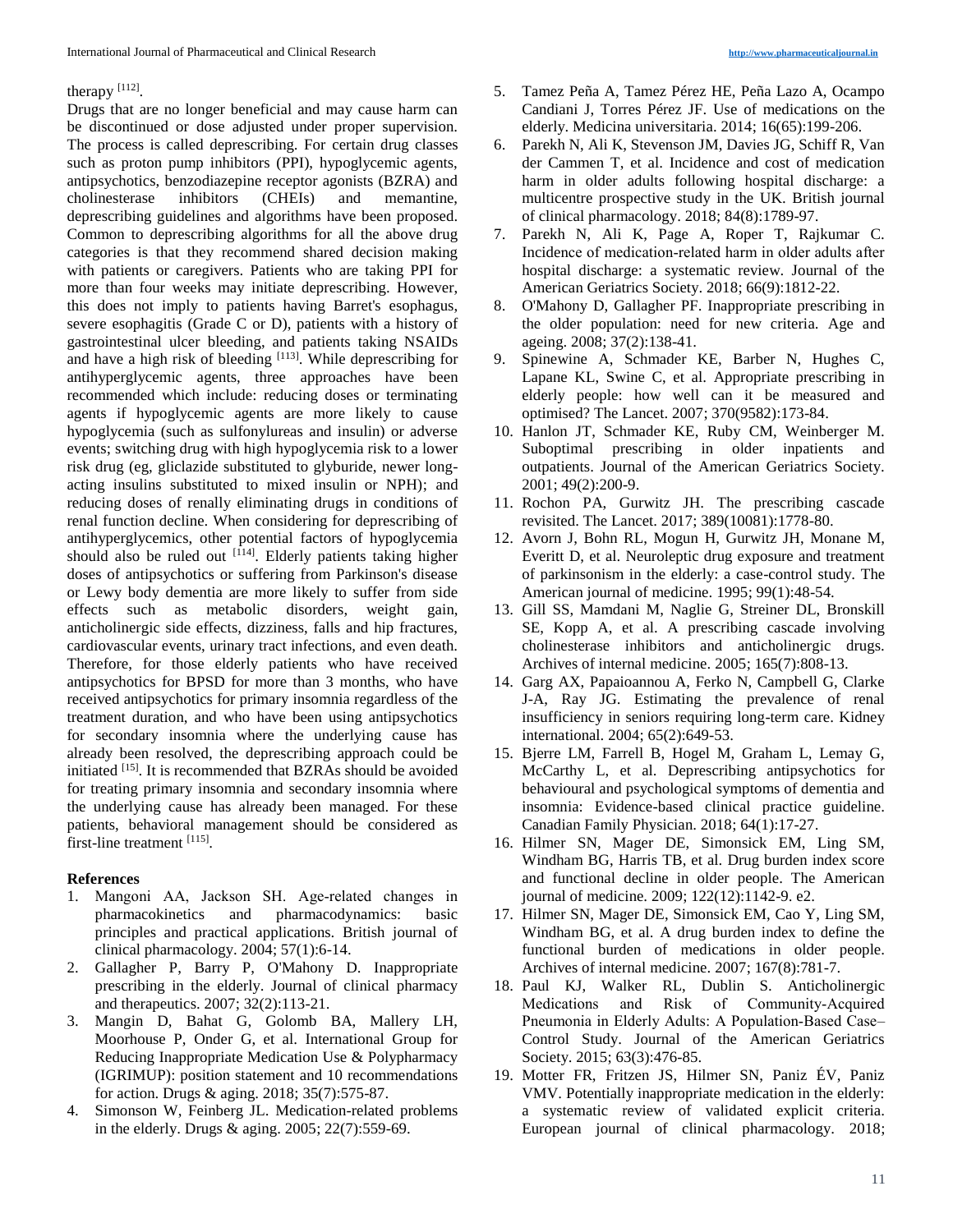#### 74(6):679-700.

- 20. Luo R, Scullin C, Mullan AM, Scott MG, McElnay JC. Comparison of tools for the assessment of inappropriate prescribing in hospitalized older people. Journal of evaluation in clinical practice. 2012; 18(6):1196-202.
- 21. Panel AGSBCUE, Fick DM, Semla TP, Steinman M, Beizer J, Brandt N, et al. American Geriatrics Society 2019 updated AGS Beers Criteria® for potentially inappropriate medication use in older adults. Journal of the American Geriatrics Society. 2019; 67(4):674-94.
- 22. Hanlon JT, Semla TP, Schmader KE. Alternative medications for medications in the use of high‐risk medications in the elderly and potentially harmful drug– disease interactions in the elderly quality measures. Journal of the American Geriatrics Society. 2015; 63(12):e8-e18.
- 23. O'Mahony D, O'Sullivan D, Byrne S, O'Connor MN, Ryan C, Gallagher P. STOPP/START criteria for potentially inappropriate prescribing in older people: version 2. Age and ageing. 2015; 44(2):213-8.
- 24. Federman AD, Adams AS, Ross-Degnan D, Soumerai SB, Ayanian JZ. Supplemental insurance and use of effective cardiovascular drugs among elderly Medicare beneficiaries with coronary heart disease. Jama. 2001; 286(14):1732-9.
- 25. Wenger NS, Roth CP, Shekelle P, Investigators A. Introduction to the assessing care of vulnerable elders‐3 quality indicator measurement set. Journal of the American Geriatrics Society. 2007; 55:S247-S52.
- 26. Hanlon JT, Schmader KE, Samsa GP, Weinberger M, Uttech KM, Lewis IK, et al. A method for assessing drug therapy appropriateness. Journal of clinical epidemiology. 1992; 45(10):1045-51.
- 27. Tommelein E, Mehuys E, Petrovic M, Somers A, Colin P, Boussery K. Potentially inappropriate prescribing in community-dwelling older people across Europe: a systematic literature review. European journal of clinical pharmacology. 2015; 71(12):1415-27.
- 28. Guaraldo L, Cano FG, Damasceno GS, Rozenfeld S. Inappropriate medication use among the elderly: a systematic review of administrative databases. BMC geriatrics. 2011; 11(1):79.
- 29. Nothelle SK, Sharma R, Oakes AH, Jackson M, Segal JB. Determinants of potentially inappropriate medication use in long-term and acute care settings: a systematic review. Journal of the American Medical Directors Association. 2017; 18(9):806. e1-. e17.
- 30. Hukins D, Macleod U, Boland JW. Identifying potentially inappropriate prescribing in older people with dementia: a systematic review. European journal of clinical pharmacology. 2019; 75(4):467-81.
- 31. Storms H, Marquet K, Aertgeerts B, Claes N. Prevalence of inappropriate medication use in residential long-term care facilities for the elderly: A systematic review. European Journal of General Practice. 2017; 23(1):69-77.
- 32. Morin L, Laroche M-L, Texier G, Johnell K. Prevalence of potentially inappropriate medication use in older adults living in nursing homes: a systematic review. Journal of the American Medical Directors Association. 2016;

17(9):862. e1-. e9.

- 33. Opondo D, Eslami S, Visscher S, De Rooij SE, Verheij R, Korevaar JC, et al. Inappropriateness of medication prescriptions to elderly patients in the primary care setting: a systematic review. PloS one. 2012; 7(8):e43617.
- 34. Lim Y-J, Kim H-Y, Choi J, Lee JS, Ahn A-L, Oh E-J, et al. Potentially inappropriate medications by beers criteria in older outpatients: prevalence and risk factors. Korean journal of family medicine. 2016; 37(6):329.
- 35. Simões PA, Santiago LM, Maurício K, Simões JA. Prevalence Of Potentially Inappropriate Medication In The Older Adult Population Within Primary Care In Portugal: A Nationwide Cross-Sectional Study. Patient preference and adherence. 2019; 13:1569.
- 36. Gallagher P, Lang PO, Cherubini A, Topinková E, Cruz-Jentoft A, Errasquín BM, et al. Prevalence of potentially inappropriate prescribing in an acutely ill population of older patients admitted to six European hospitals. European journal of clinical pharmacology. 2011; 67(11):1175.
- 37. Hamano J, Tokuda Y. Inappropriate prescribing among elderly home care patients in Japan: prevalence and risk factors. Journal of primary care & community health. 2014; 5(2):90-6.
- 38. Zhang X, Zhou S, Pan K, Li X, Zhao X, Zhou Y, et al. Potentially inappropriate medications in hospitalized older patients: a cross-sectional study using the Beers 2015 criteria versus the 2012 criteria. Clinical interventions in aging. 2017; 12:1697.
- 39. Arellano C, Saldivia G, Córdova P, Fernández P, Morales F, López M, et al. Using two tools to identify Potentially Inappropriate Medications (PIM) in elderly patients in Southern Chile. Archives of gerontology and geriatrics. 2016; 67:139-44.
- 40. Miller GE, Sarpong EM, Davidoff AJ, Yang EY, Brandt NJ, Fick DM. Determinants of potentially inappropriate medication use among community‐dwelling older adults. Health services research. 2017; 52(4):1534-49.
- 41. Chang C-B, Lai H-Y, Yang S-Y, Wu R-S, Liu H-C, Hsu H-Y, et al. Patient-and clinic visit-related factors associated with potentially inappropriate medication use among older home healthcare service recipients. Plos one. 2014; 9(4):e94350.
- 42. Morin L, Fastbom J, Laroche ML, Johnell K. Potentially inappropriate drug use in older people: a nationwide comparison of different explicit criteria for population‐based estimates. British journal of clinical pharmacology. 2015; 80(2):315-24.
- 43. Bhatt AN, Paul SS, Krishnamoorthy S, Baby BT, Mathew A, Nair BR. Potentially inappropriate medications prescribed for older persons: A study from two teaching hospitals in Southern India. Journal of Family & Community Medicine. 2019; 26(3):187.
- 44. Lai H-Y, Hwang S-J, Chen Y-C, Chen T-J, Lin M-H, Chen L-K. Prevalence of the prescribing of potentially inappropriate medications at ambulatory care visits by elderly patients covered by the Taiwanese National Health Insurance program. Clinical therapeutics. 2009; 31(8):1859-70.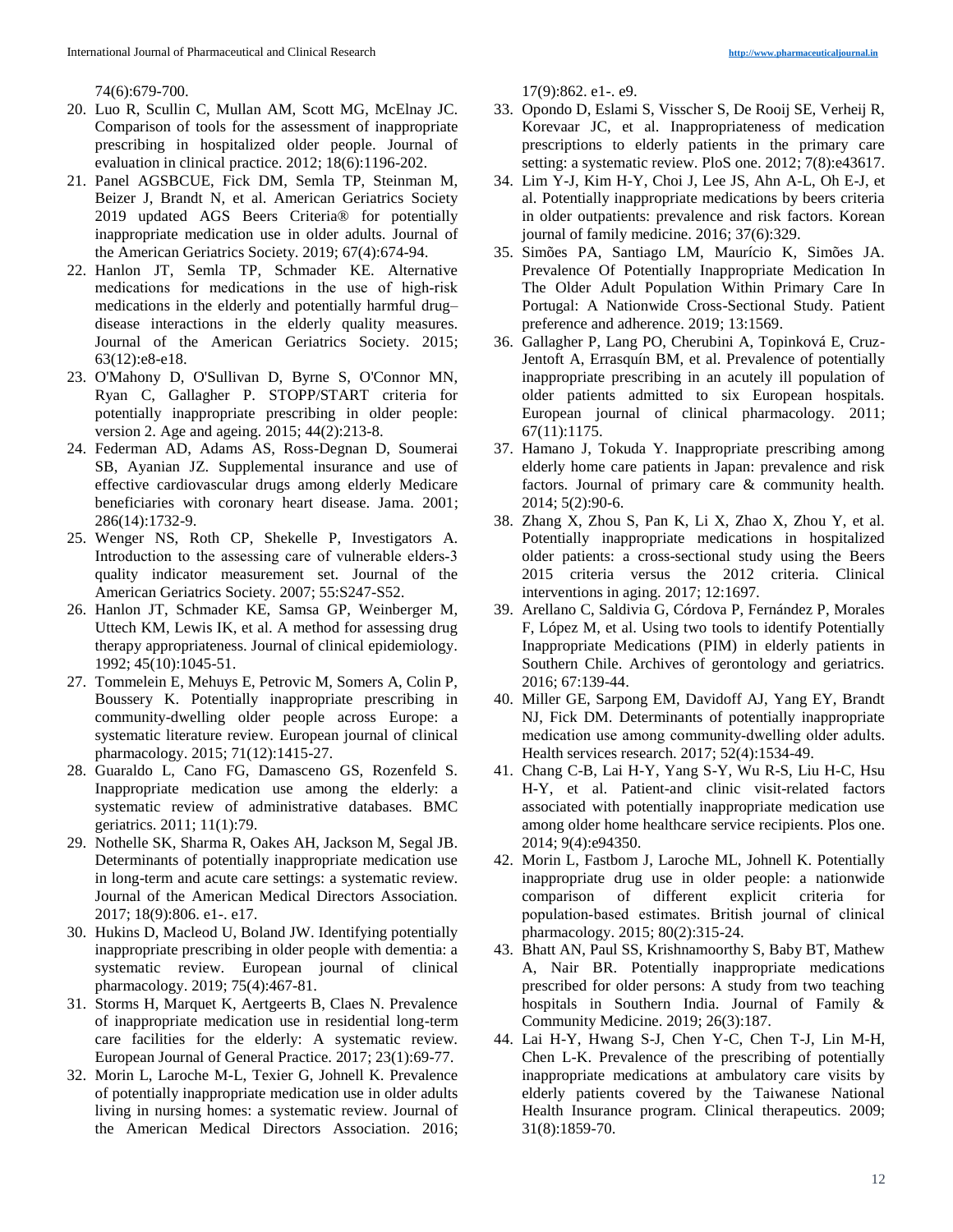- 45. Nam Y-S, Han JS, Kim JY, Bae WK, Lee K. Prescription of potentially inappropriate medication in Korean older adults based on 2012 Beers Criteria: a cross-sectional population based study. BMC geriatrics. 2016; 16(1):118.
- 46. Mansur N, Weiss A, Beloosesky Y. Geriatrics: Is There an Association Between Inappropriate Prescription Drug use and Adherence in Discharged Elderly Patients? Annals of Pharmacotherapy. 2009; 43(2):177-84.
- 47. Grina D, Briedis V. The use of potentially inappropriate medications among the Lithuanian elderly according to Beers and EU (7)-PIM list–a nationwide cross-sectional study on reimbursement claims data. Journal of clinical pharmacy and therapeutics. 2017; 42(2):195-200.
- 48. Sheikh-Taha M, Dimassi H. Potentially inappropriate home medications among older patients with cardiovascular disease admitted to a cardiology service in USA. BMC cardiovascular disorders. 2017; 17(1):189.
- 49. Li H, Pu S, Liu Q, Huang X, Kuang J, Chen L, et al. Potentially inappropriate medications in Chinese older adults: The beers criteria compared with the screening tool of older persons' prescriptions criteria. Geriatrics & gerontology international. 2017; 17(11):1951-8.
- 50. Al-Azayzih A, AlAmoori R, Altawalbeh SM. Potentially inappropriate medications prescribing according to Beers criteria among elderly outpatients in Jordan: a cross sectional study. Pharmacy Practice. 2019:1439-.
- 51. Barnett K, McCowan C, Evans J, Gillespie ND, Davey PG, Fahey T. Prevalence and outcomes of use of potentially inappropriate medicines in older people: cohort study stratified by residence in nursing home or in the community. BMJ quality  $\&$  safety. 2011; 20(3):275-81.
- 52. Picker D, Heard K, Bailey TC, Martin NR, LaRossa GN, Kollef MH. The number of discharge medications predicts thirty-day hospital readmission: a cohort study. BMC health services research. 2015; 15(1):282.
- 53. Almeida TA, Reis EA, Pinto IVL, Ceccato MdGB, Silveira MR, Lima MG, et al. Factors associated with the use of potentially inappropriate medications by older adults in primary health care: an analysis comparing AGS Beers, EU (7)-PIM List, and Brazilian Consensus PIM criteria. Research in Social and Administrative Pharmacy. 2019; 15(4):370-7.
- 54. Ruggiero C, Dell'Aquila G, Gasperini B, Onder G, Lattanzio F, Volpato S, et al. Potentially inappropriate drug prescriptions and risk of hospitalization among older, Italian, nursing home residents. Drugs & aging. 2010; 27(9):747-58.
- 55. Jirón M, Pate V, Hanson LC, Lund JL, Jonsson Funk M, Stürmer T. Trends in prevalence and determinants of potentially inappropriate prescribing in the United States: 2007 to 2012. Journal of the American Geriatrics Society. 2016; 64(4):788-97.
- 56. Sarwar MR, Dar A-R, Mahar SY, Riaz T, Danish U, Iftikhar S. Assessment of prescribing potentially inappropriate medications listed in Beers criteria and its association with the unplanned hospitalization: a crosssectional study in Lahore, Pakistan. Clinical Interventions in Aging. 2018; 13:1485.
- 57. Zeenny R, Wakim S, Kuyumjian Y-M. Potentially inappropriate medications use in community-based aged patients: a cross-sectional study using 2012 Beers criteria. Clinical interventions in aging. 2017; 12:65.
- 58. Liu C-L, Peng L-N, Chen Y-T, Lin M-H, Liu L-K, Chen L-K. Potentially inappropriate prescribing (IP) for elderly medical inpatients in Taiwan: a hospital-based study. Archives of gerontology and geriatrics. 2012; 55(1):148- 51.
- 59. Wimmer BC, Cross AJ, Jokanovic N, Wiese MD, George J, Johnell K, et al. Clinical outcomes associated with medication regimen complexity in older people: a systematic review. Journal of the American Geriatrics Society. 2017; 65(4):747-53.
- 60. Counter D, Millar JW, McLay JS. Hospital readmissions, mortality and potentially inappropriate prescribing: a retrospective study of older adults discharged from hospital. British journal of clinical pharmacology. 2018; 84(8):1757-63.
- 61. San-José A, Agustí A, Vidal X, Formiga F, López-Soto A, Fernández-Moyano A, et al. Inappropriate prescribing to older patients admitted to hospital: a comparison of different tools of misprescribing and underprescribing. European journal of internal medicine. 2014; 25(8):710-6.
- 62. San-José A, Agustí A, Vidal X, Formiga F, Gómez-Hernández M, García J, et al. Inappropriate prescribing to the oldest old patients admitted to hospital: prevalence, most frequently used medicines, and associated factors. BMC geriatrics. 2015; 15(1):42.
- 63. Awad A, Hanna O. Potentially inappropriate medication use among geriatric patients in primary care setting: A cross-sectional study using the Beers, STOPP, FORTA and MAI criteria. PloS one. 2019; 14(6):e0218174.
- 64. Vatcharavongvan P, Puttawanchai V. Potentially inappropriate medications among the elderly in primary care in Thailand from three different sets of criteria. Pharmacy Practice (Granada). 2019; 17(3).
- 65. Cahir C, Fahey T, Teeling M, Teljeur C, Feely J, Bennett K. Potentially inappropriate prescribing and cost outcomes for older people: a national population study. British journal of clinical pharmacology. 2010; 69(5):543-52.
- 66. Onatade R, Auyeung V, Scutt G, Fernando J. Potentially inappropriate prescribing in patients on admission and discharge from an older peoples' unit of an acute UK hospital. Drugs & aging. 2013; 30(9):729-37.
- 67. Alhawassi TM, Alatawi W, Alwhaibi M. Prevalence of potentially inappropriate medications use among older adults and risk factors using the 2015 American Geriatrics Society Beers criteria. BMC geriatrics. 2019; 19(1):154.
- 68. Mazhar F, Akram S, Malhi SM, Haider N. A prevalence study of potentially inappropriate medications use in hospitalized Pakistani elderly. Aging clinical and experimental research. 2018; 30(1):53-60.
- 69. Santos APA, Da Silva DT, dos Santos Júnior GA, Silvestre CC, Nunes MAP, Lyra DP, et al. Evaluation of the heterogeneity of studies estimating the association between risk factors and the use of potentially inappropriate drug therapy for the elderly: a systematic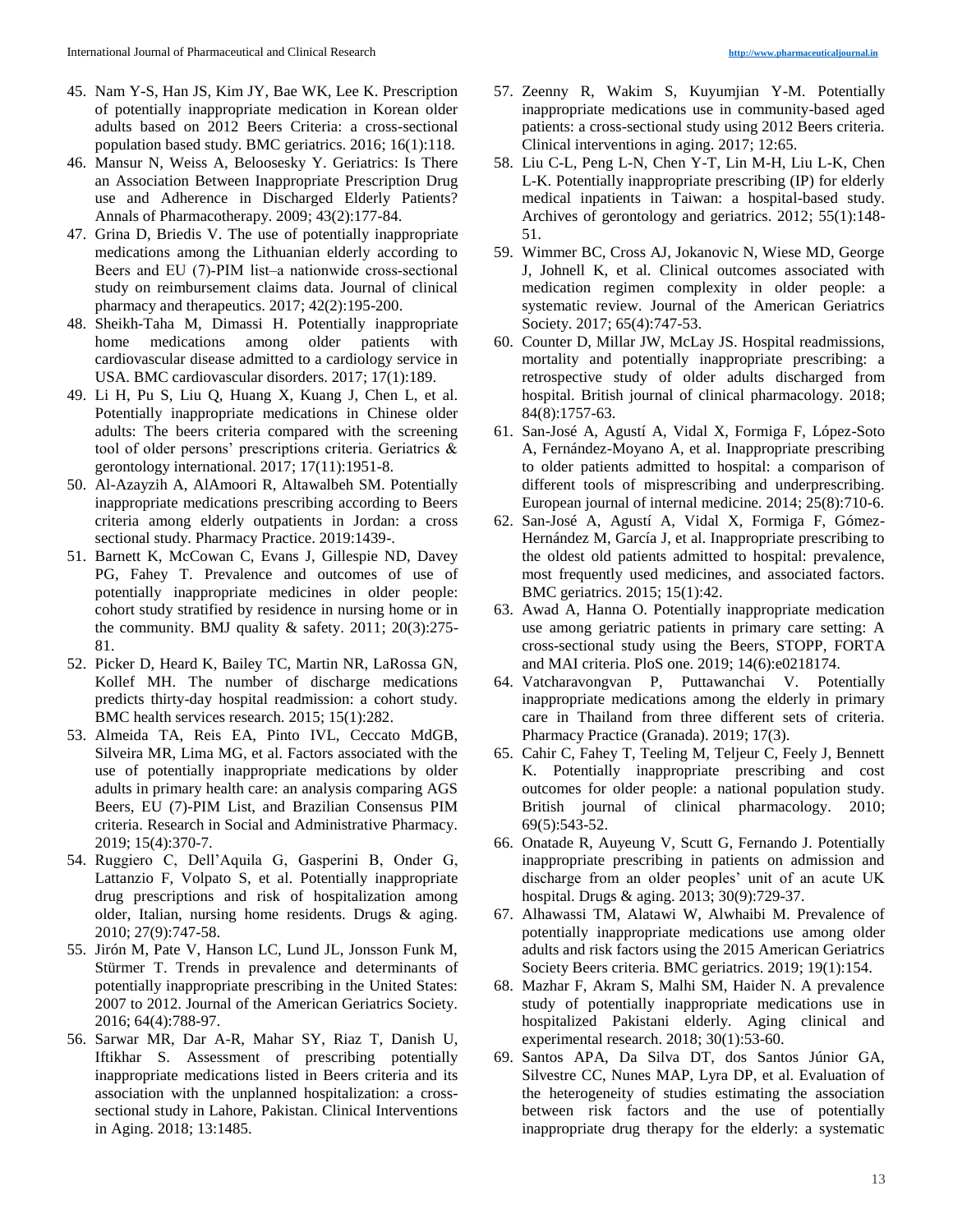review with meta-analysis. European journal of clinical pharmacology. 2015; 71(9):1037-50.

- 70. Perri III M, Menon AM, Deshpande AD, Shinde SB, Jiang R, Cooper JW, et al. Adverse outcomes associated with inappropriate drug use in nursing homes. Annals of Pharmacotherapy. 2005; 39(3):405-11.
- 71. Ma Z, Zhang C, Cui X, Liu L. Comparison of three criteria for potentially inappropriate medications in Chinese older adults. Clinical interventions in aging. 2019; 14:65.
- 72. Weng M-C, Tsai C-F, Sheu K-L, Lee Y-T, Lee H-C, Tzeng S-L, et al. The impact of number of drugs prescribed on the risk of potentially inappropriate medication among outpatient older adults with chronic diseases. QJM: An International Journal of Medicine. 2013; 106(11):1009-15.
- 73. Hudhra K, García‐Caballos M, Casado‐Fernandez E, Jucja B, Shabani D, Bueno‐Cavanillas A. Polypharmacy and potentially inappropriate prescriptions identified by B eers and STOPP criteria in co-morbid older patients at hospital discharge. Journal of evaluation in clinical practice. 2016; 22(2):189-93.
- 74. Kimura T, Ogura F, Yamamoto K, Uda A, Nishioka T, Kume M, et al. Potentially inappropriate medications in elderly Japanese patients: effects of pharmacists' assessment and intervention based on Screening Tool of Older Persons' Potentially Inappropriate Prescriptions criteria ver. 2. Journal of clinical pharmacy and therapeutics. 2017; 42(2):209-14.
- 75. Chang CB, Chen JH, Wen CJ, Kuo HK, Lu IS, Chiu LS, et al. Potentially inappropriate medications in geriatric outpatients with polypharmacy: application of six sets of published explicit criteria. British journal of clinical pharmacology. 2011; 72(3):482-9.
- 76. Yang P-J, Lee Y-T, Tzeng S-L, Lee H-C, Tsai C-F, Chen C-C, et al. Potentially inappropriate prescribing in disabled older patients with chronic diseases: a screening tool of older persons' potentially inappropriate prescriptions versus Beers 2012 criteria. Medical Principles and Practice. 2015; 24(6):565-70.
- 77. Rongen S, Kramers C, O'Mahony D, Feuth TB, Olde Rikkert MG, Ahmed AI. Potentially inappropriate prescribing in older patients admitted to psychiatric hospital. International journal of geriatric psychiatry. 2016; 31(2):137-45.
- 78. Hudhra K, Beçi E, Petrela E, Xhafaj D, García‐Caballos M, Bueno‐Cavanillas A. Prevalence and factors associated with potentially inappropriate prescriptions among older patients at hospital discharge. Journal of evaluation in clinical practice. 2016; 22(5):707-13.
- 79. Wauters M, Elseviers M, Vaes B, Degryse J, Dalleur O, Vander Stichele R, et al. Too many, too few, or too unsafe? Impact of inappropriate prescribing on mortality, and hospitalization in a cohort of community‐dwelling oldest old. British journal of clinical pharmacology. 2016; 82(5):1382-92.
- 80. Blanco-Reina E, Ariza-Zafra G, Ocaña-Riola R, León-Ortíz M, Bellido-Estévez I. Optimizing elderly pharmacotherapy: polypharmacy vs. undertreatment. Are

these two concepts related? European journal of clinical pharmacology. 2015; 71(2):199-207.

- 81. Moriarty F, Hardy C, Bennett K, Smith SM, Fahey T. Trends and interaction of polypharmacy and potentially inappropriate prescribing in primary care over 15 years in Ireland: a repeated cross-sectional study. BMJ open. 2015; 5(9):e008656.
- 82. Bazargan M, Smith JL, King EO. Potentially inappropriate medication use among hypertensive older African-American adults. BMC geriatrics. 2018; 18(1):238.
- 83. Harrison SL, O'Donnell LK, Milte R, Dyer SM, Gnanamanickam E, Bradley C, et al. Costs of potentially inappropriate medication use in residential aged care facilities. BMC geriatrics. 2018; 18(1):9.
- 84. Mo L, Yang X, He J, Dong B. Evaluation of potentially inappropriate medications in older inpatients in China. Journal of the American Geriatrics Society. 2014; 62(11):2216-8.
- 85. Morgan SG, Hunt J, Rioux J, Proulx J, Weymann D, Tannenbaum C. Frequency and cost of potentially inappropriate prescribing for older adults: a crosssectional study. CMAJ open. 2016; 4(2):E346.
- 86. Hyttinen V, Jyrkkä J, Valtonen H. A systematic review of the impact of potentially inappropriate medication on health care utilization and costs among older adults. Medical care. 2016; 54(10):950-64.
- 87. Hagstrom K, Nailor M, Lindberg M, Hobbs L, Sobieraj DM. Association Between Potentially Inappropriate Medication Use in Elderly Adults and Hospital‐Related Outcomes. Journal of the American Geriatrics Society. 2015; 63(1):185-6.
- 88. Lin H-Y, Liao C-C, Cheng S-H, Wang P-C, Hsueh Y-S. Association of potentially inappropriate medication use with adverse outcomes in ambulatory elderly patients with chronic diseases. Drugs & aging. 2008; 25(1):49-59.
- 89. Lu W-H, Wen Y-W, Chen L-K, Hsiao F-Y. Effect of polypharmacy, potentially inappropriate medications and anticholinergic burden on clinical outcomes: a retrospective cohort study. Cmaj. 2015; 187(4):E130-E7.
- 90. Lau DT, Kasper JD, Potter D, Lyles A, Bennett RG. Hospitalization and death associated with potentially inappropriate medication prescriptions among elderly nursing home residents. Archives of internal medicine. 2005; 165(1):68-74.
- 91. Liew TM, Lee CS, Shawn KLG, Chang ZY. Potentially Inappropriate Prescribing Among Older Persons: A Meta-Analysis of Observational Studies. The Annals of Family Medicine. 2019; 17(3):257-66.
- 92. Brown JD, Hutchison LC, Li C, Painter JT, Martin BC. Predictive validity of the Beers and Screening Tool of Older Persons' Potentially Inappropriate Prescriptions (STOPP) criteria to detect adverse drug events, hospitalizations, and emergency department visits in the United States. Journal of the American Geriatrics Society. 2016; 64(1):22-30.
- 93. Komagamine J, Yabuki T, Kobayashi M. Association between potentially inappropriate medications at discharge and unplanned readmissions among